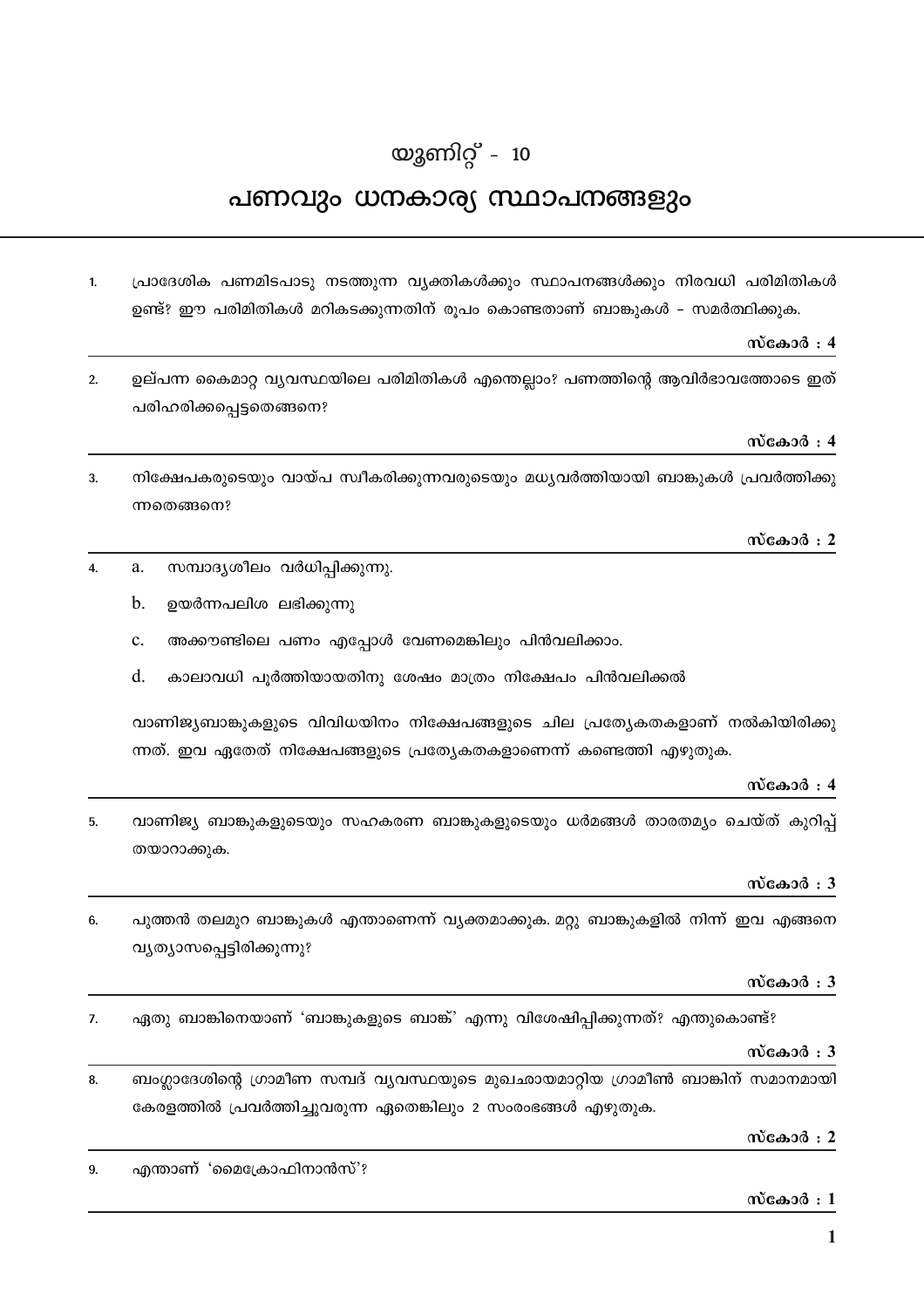- 10.  $\quad$  ബാങ്ക് നല്കുന്ന സേവനങ്ങളും ബാങ്കിംഗ് രംഗത്തെ നുതന പ്രവണതകളും ബാങ്കുകളെ കുടുതൽ ജനകീയമാക്കുന്നു. ഈ പ്രസ്താവന സാധുകരിക്കുക.
	- സ്കോർ : 4
- 11. ്രാമീണ മേഖലയുടെ വികസനത്തിൽ സഹകരണ ബാങ്കുകളുടെ സേവനം ഏറെ പ്രാധാന്യമുള്ള താണ്. ലക്ഷ്യങ്ങൾ, പ്രവർത്തന മേഖല എന്നിവയുടെ അടിസ്ഥാനത്തിൽ ഈ പ്രസ്താവന വിലയി രുത്തുക?

# സ്കോർ : 4

12. ബാങ്കിതര ധനകാര്യ സ്ഥാപനങ്ങൾ ബാങ്കുകളെപ്പോലെ രാഷ്ട്രവികസനത്തിന് മുഖ്യപങ്കാണ് വഹി ക്കുന്നത്. ഇത്തരം സ്ഥാപനങ്ങളുടെ രണ്ട് സേവനങ്ങൾ എഴുതുക.

# **kvtIm¿ : 2**

13. പ്രൊങ്കിന്റെ എല്ലാ സേവനങ്ങളും ബാങ്കിതര ധനകാര്യ സ്ഥാപനങ്ങളിൽ ലഭിക്കുന്നില്ല. രണ്ടുദാഹര ണമെഴുതുക.

# സ്കോർ : 2

14. 1969 ജൂലൈ 19 ബാങ്കിംഗ് വികസനരംഗത്തെ പ്രവർത്തനങ്ങൾക്ക് വഴിത്തിരിവായി ദിവസമാണ്. എന്താണ് ഈ ദിവസത്തിന്റെ പ്രത്യേകത? ഇതിലേയ്ക്കു നയിച്ച സാഹചര്യങ്ങളിൽ രണ്ടെണ്ണം വ്യക്ത മാക്കുക.

# **kvtIm¿ : 3**

15. ഭാരതീയ റിസർവ് ബാങ്കിന്റെ ധർമ്മങ്ങൾ അതിനെ ഇന്ത്യയുടെ പരമോന്നത ബാങ്ക് എന്ന പദവിയ്ക്ക് അർഹമാക്കി. റിസർവ് ബാങ്കിന്റെ ധർമ്മങ്ങൾ വിശദീകരിക്കുക.

# **kvtIm¿ : 2**

16. സ്ഥാതന്ത്ര്യാനന്തരഭാരതത്തിൽ ബാങ്കുകളുടെ വളർച്ച ത്വരിതഗതിയിലാകാൻ പ്രചോദനമായ കാര ണങ്ങളിൽ ഏതെല്ലാം? നാലെണ്ണമെഴുതുക.

# സ്കോർ : 4

17. സാധാരണക്കാർക്കും ചെറുകിടനിക്ഷേപകർക്കും ഓഹരിക്കമ്പോളത്തിൽ പണം നിക്ഷേപിക്കുന്ന തിന് പരിമിതികൾ ഉണ്ട്. പരിമിതികൾ എന്തൊക്കെയാണ്? ഇവ എങ്ങനെ മറികടക്കാം?

# **kvtIm¿ : 3**

18. നമുക്കു ചുറ്റും കാണുന്ന വിവിധതരം ധനകാരൃസ്ഥാപനങ്ങളുടെ ലിസ്റ്റ് നല്കുന്നു. അവയെ നൽകി യിട്ടുള്ള തലക്കെട്ടുകൾക്ക് കീഴിൽ പട്ടികപ്പെടുത്തുക. സ്റ്റേറ്റ് ബാങ്ക് ഓഫ് ഇന്ത്യ, ഫെഡറൽ ബാങ്ക്, കാനറബാങ്ക്, മണപ്പറം ഫിനാൻസ്, ജില്ലാ സഹകരണബാങ്ക്, പോപ്പുലർ ഫിനാൻസ്, സഹകരണ അർബൺ ബാങ്ക്, യൂക്കോബാങ്ക്

| വാണിജ്യ ബാങ്കുകൾ |             | സഹകരണ    | സ്വകാര്യ പണമിടപാട് |
|------------------|-------------|----------|--------------------|
| പൊതുമേഖല         | സ്വകാരൃമേഖല | ബാങ്കുകൾ | സ്ഥാപനങ്ങൾ         |
|                  |             |          |                    |
|                  |             |          |                    |
|                  |             |          |                    |
|                  |             |          |                    |